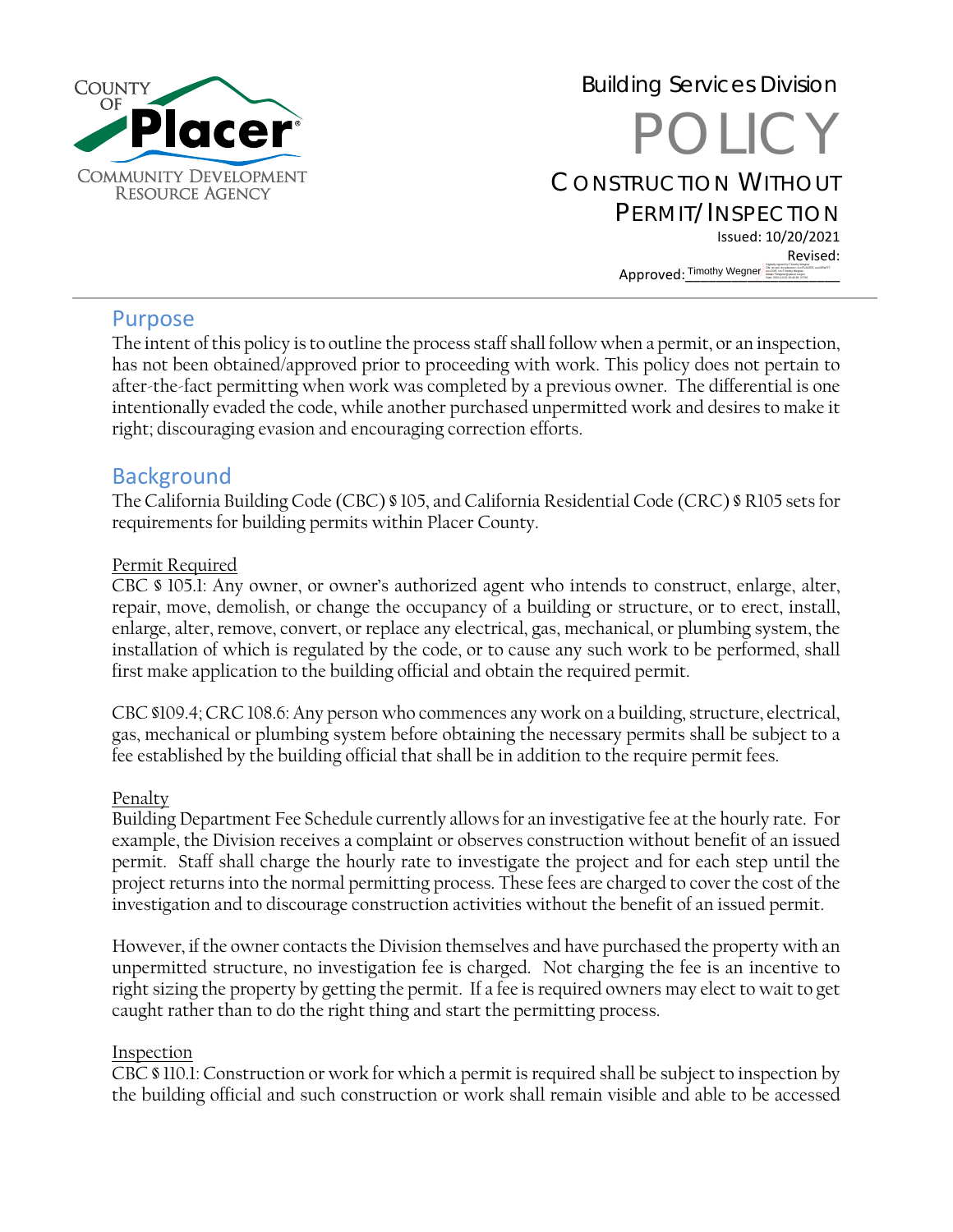# **POLICY** CONSTRUCTION WITHOUT PERMIT/INSPECTION

for inspection purposes until approved…It shall be the duty of the owner or the owner's authorized agent to cause the work to remain visible and able to be accessed for inspection purposes. Neither the building official nor the jurisdiction shall be liable for expenses entailed in the removal or replacement of material required to allow inspection.

## **Policy**

In the instance an owner, or owner's agent, has commenced work in violation of the above referenced sections the following has been prepared to outline the remediation process for nonpermitted or progress beyond approval instances:

- 1. No further work shall occur on the project until the existing construction satisfies the following requirements.
- 2. Provide the company name/license holder name, license number and contact information of every contractor and sub-contractor participating in the unpermitted or uninspected portion of the project.
- 3. Where no permit exists, prepare construction drawings and an application for a building permit relative to the scope of work.
	- a. Obtain any necessary permits and pay any associated fees and penalties.
- 4. Qualify the work completed without benefit of permit or inspection (owner/agent choses one option):
	- a. Remove any material necessary to allow the County's Building Services inspection team an opportunity to review the work as the County would in its normal course of business at the sole cost of the owner (CBC 110.1).
	- b. To ensure safe building construction, the following items must be completed to the satisfaction of the Building Services Division and submitted within 30 days of the notice by the County:
		- i. The owner/owner's agent is to provide a written plan that demonstrates the intended path to qualify the work to date.
		- ii. The "Plan" is to be submitted to, and approved by, the Building Services Division prior to implementation.
		- iii. The Plan shall include:
			- 1. **WHO:** A third-party California Registered Engineer (not the project engineer) or Engineers qualified to evaluate the existing construction including structural and, where installed, mechanical, electrical and plumbing systems. The Engineer's submittal shall include their qualifications to evaluate such work. (A structural observation conducted by the project engineer/any engineer during